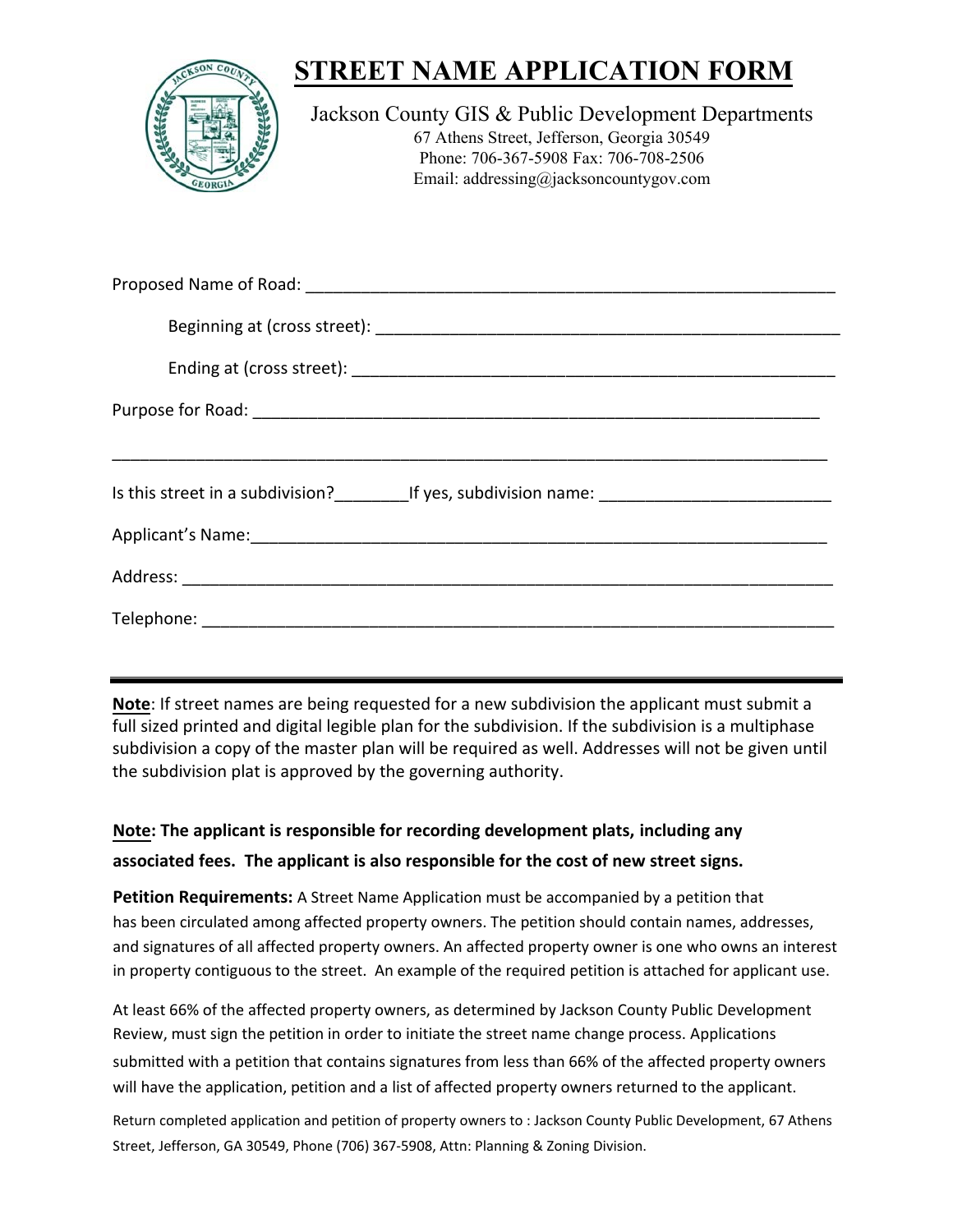

# **Petition of Property Owners to Accompany Street Name Application**

|                     |                                                                                           | An application is being submitted to request that the street between<br>(cross street) |             | and  |
|---------------------|-------------------------------------------------------------------------------------------|----------------------------------------------------------------------------------------|-------------|------|
|                     |                                                                                           |                                                                                        |             |      |
|                     |                                                                                           |                                                                                        |             |      |
| (cross street)      |                                                                                           | (proposed name)                                                                        |             |      |
|                     | The street name application is being submitted by                                         |                                                                                        |             |      |
|                     |                                                                                           |                                                                                        | (Applicant) |      |
|                     | Note: The applicant is responsible for the cost of installation of new street name signs. |                                                                                        |             |      |
|                     | I am in favor of the proposed street name change.                                         |                                                                                        |             |      |
| <b>Printed Name</b> | Address                                                                                   | Day Phone                                                                              | Signature   | Date |
|                     |                                                                                           |                                                                                        |             |      |
|                     |                                                                                           |                                                                                        |             |      |
|                     |                                                                                           |                                                                                        |             |      |
|                     |                                                                                           |                                                                                        |             |      |
|                     |                                                                                           |                                                                                        |             |      |
|                     |                                                                                           |                                                                                        |             |      |
|                     |                                                                                           |                                                                                        |             |      |
|                     |                                                                                           |                                                                                        |             |      |

Return completed application and petition of property owners to: Jackson County Public Development, Planning & Zoning Division, 67 Athens Street, Jefferson, GA. 30549, Phone (706) 367-5908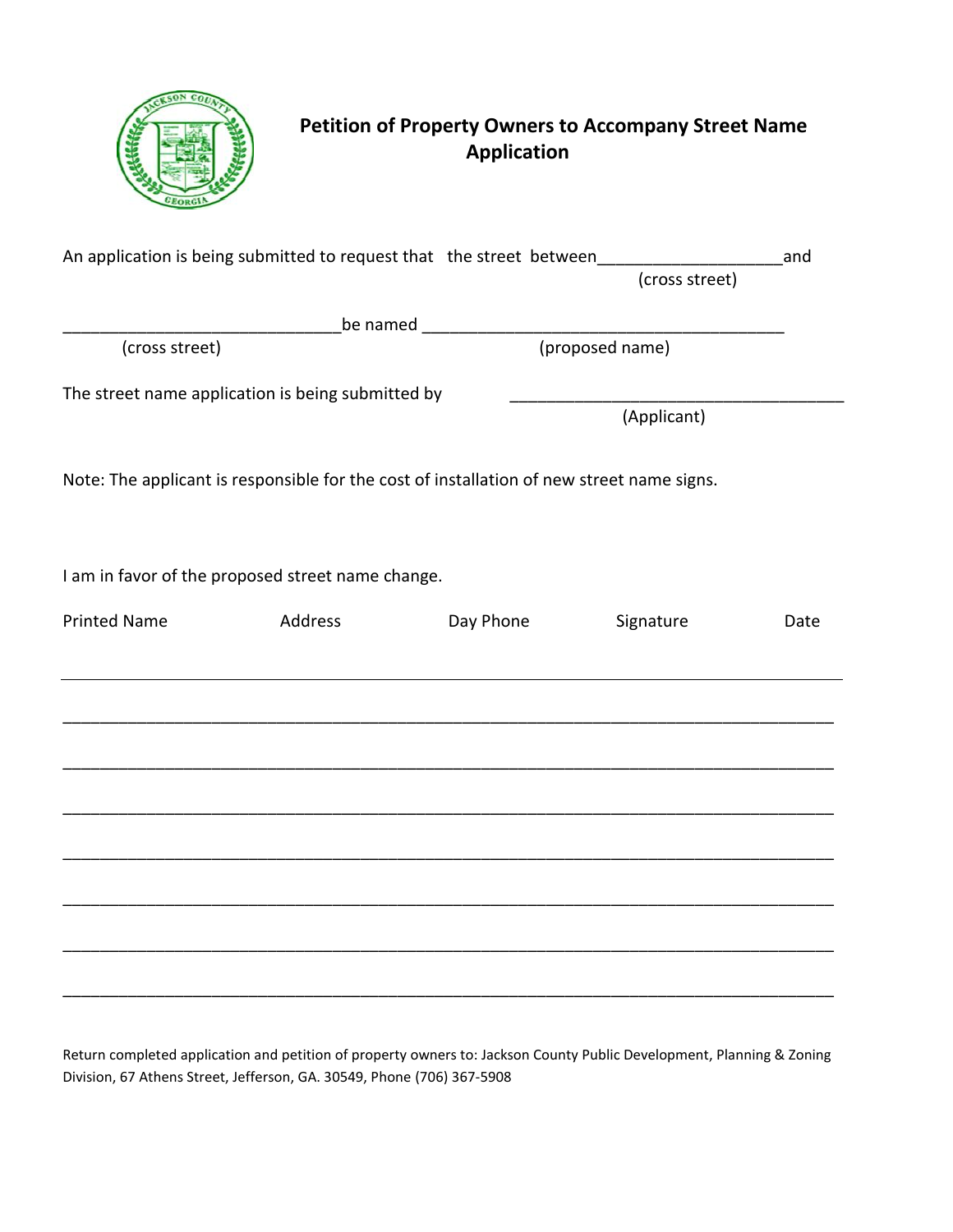

### **STANDARDS FOR STREET NAME**

#### **8-5-17 Consideration of New or Proposed Road Names**

ÁА The Planning & Zoning Division reviews the proposed street name for compliance with Jackson County Roads and Addressing Ordinance 8-5-17.

#### **A) Selection Standards**

The naming of roads, particularly in new subdivisions, shall be reviewed and approved by the Jackson County GIS Department and the Jackson Count[y Public Development Departmen](http://www.jacksoncountygov.com/298/Planning-Zoning)t per the Selection Standards outlined below in 3-3-1 A. Persons submitting road names that are rejected shall be notified so that changes may be made prior to the plan review process.

The following standards will be used in consideration of new or proposed road names. All current roads that would otherwise not meet these standards will be granted exceptions and maintain those names until changes, if considered, can be made to conform to this Ordinance. In addition to those outlined in the GISOP, the standards used are as follows:

1) Names of new roads or proposed changes must not duplicate, in wording, in sound or pronunciation, an existing road within Jackson County regardless of distance between occurrences or in address ranges/block numbers. For communities that cross county boundaries the road names should not duplicate any other road name within the incorporated boundaries of that municipality or the same zipcode community name even if it crosses into another adjoining county.

- 2) Road names may not contain abbreviations of words, names or initials
- 3) Numerical references are prohibited, such as Fifth, Ten
- 4) Names of individuals will only be permitted for honorary purposes unless the individual holds a state, national or local significance
- 5) Single alphabetical characters are prohibited
- 6) Road names must be easy to pronounce and easily recognizable in emergency situations
- 7) Special characters will not be permitted; periods, dashes, apostrophes, hyphens, etc.
- 8) Names that may be offensive (slang, words with double-meanings) will not be allowed
- 9) Road names will be continuous throughout its entire length, when feasible.
- 10) Names which have homonyms (i.e., other words pronounced similarly but spelled differently) should not be used on any street and certainly not on multiple streets even if the street type is different (e.g., Steven Lane / Stephen Lane; Disk Drive / Disc Lane).

#### **B) Prefixes and Suffixes**

Directional prefixes and suffixes will be used only when necessary. If used, cardinal (North, South, East & West) directions will only be used as prefixes and ordinal (Northwest, Northeast, Southwest, & Southeast) directions will only be used as suffixes, in accordance to established baselines as outlined in the GISOP. The use of both a prefix and suffix for addresses and road names will not be permitted.